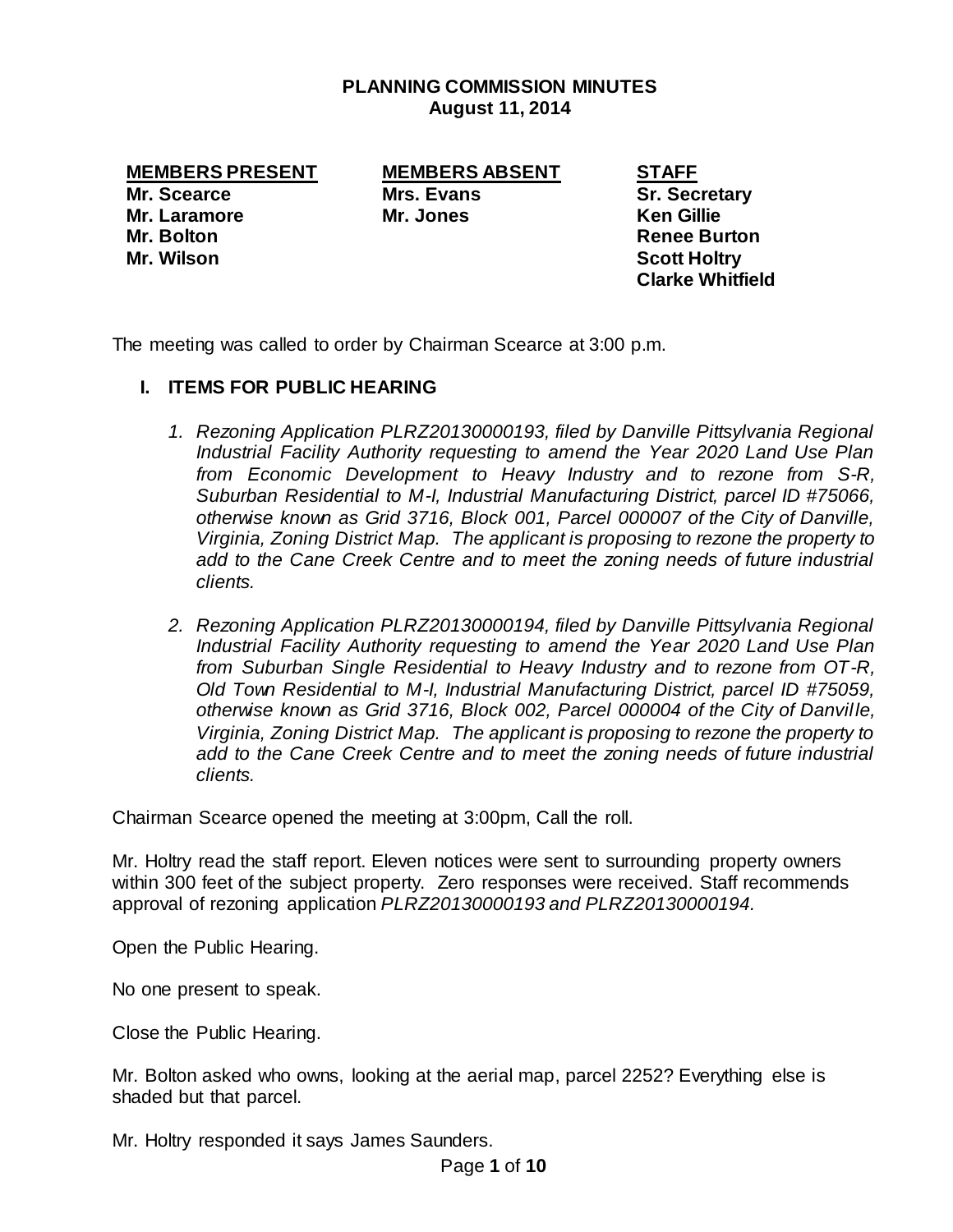Mr. Bolton asked my question really is, is that encroachment on the property? I know it doesn't matter for us today, but those buildings look like they were encroaching over on the shaded area.

Mr. Gillie responded the one portion of it maybe, and the survey for the property will actually show that but at this point we haven't been notified that it's an encroachment on it so it could be the angle of the photograph or anything else.

Mr. Wilson asked that owner was notified and there was nothing received back?

Mr. Gillie responded that's correct.

**Mr. Laramore made a motion to recommend approval of** *PLRZ20130000193***. Mr. Bolton seconded the motion. The motion was approved by a 4-0 vote.** 

**Mr. Laramore made a motion to recommend approval of** *PLRZ20130000194***. Mr. Bolton seconded the motion. The motion was approved by a 4-0 vote.** 

*3. Request to amend Chapter 41 entitled "Zoning Ordinance" of the Code of the City of Danville, Virginia, 1986 as amended, more specifically Article 15: entitled "Definitions", Section B entitle "Definitions" to amend the definition of lot line and to amend Article 3.Q: entitled "M-I, Industrial District", Section C: entitled "Uses Permitted by Special Use Permit" to allow a cemetery as a use by Special Use Permit.*

Mr. Holtry read the staff report.

Mr. Scearce asked so are you still asking for this to be tabled?

Mr. Gillie responded the one portion we are asking to be tabled, yes. The other part, the cemetery we're asking the board to make a recommendation on.

Closed the Public Hearing.

Mr. Scearce asked if there were any additional comments?

Mr. Laramore stated I'm a little confused by all of this sitting there...

Mr. Gillie stated the Board of Zoning Appeals made a recommendation that staff looks at some changes and then we also had a recommendation to change the cemetery portion of it. Due to pending legal actions, staff is recommending that we pull the portion that the Board of Zoning Appeals made the recommendation on because of the pending court case. The cemetery which is a separate item in itself we are recommending that the Planning Commission changing zoning code to allow for cemeteries in that district. Its two parts of it that's advertised. We're recommending one part the other part we think should be tabled until the outcome of the court case occurs.

Mr. Scearce asked so we can vote today on the recommended?

Mr. Gillie responded correct. You can vote today on the 3Q Section C portion of it.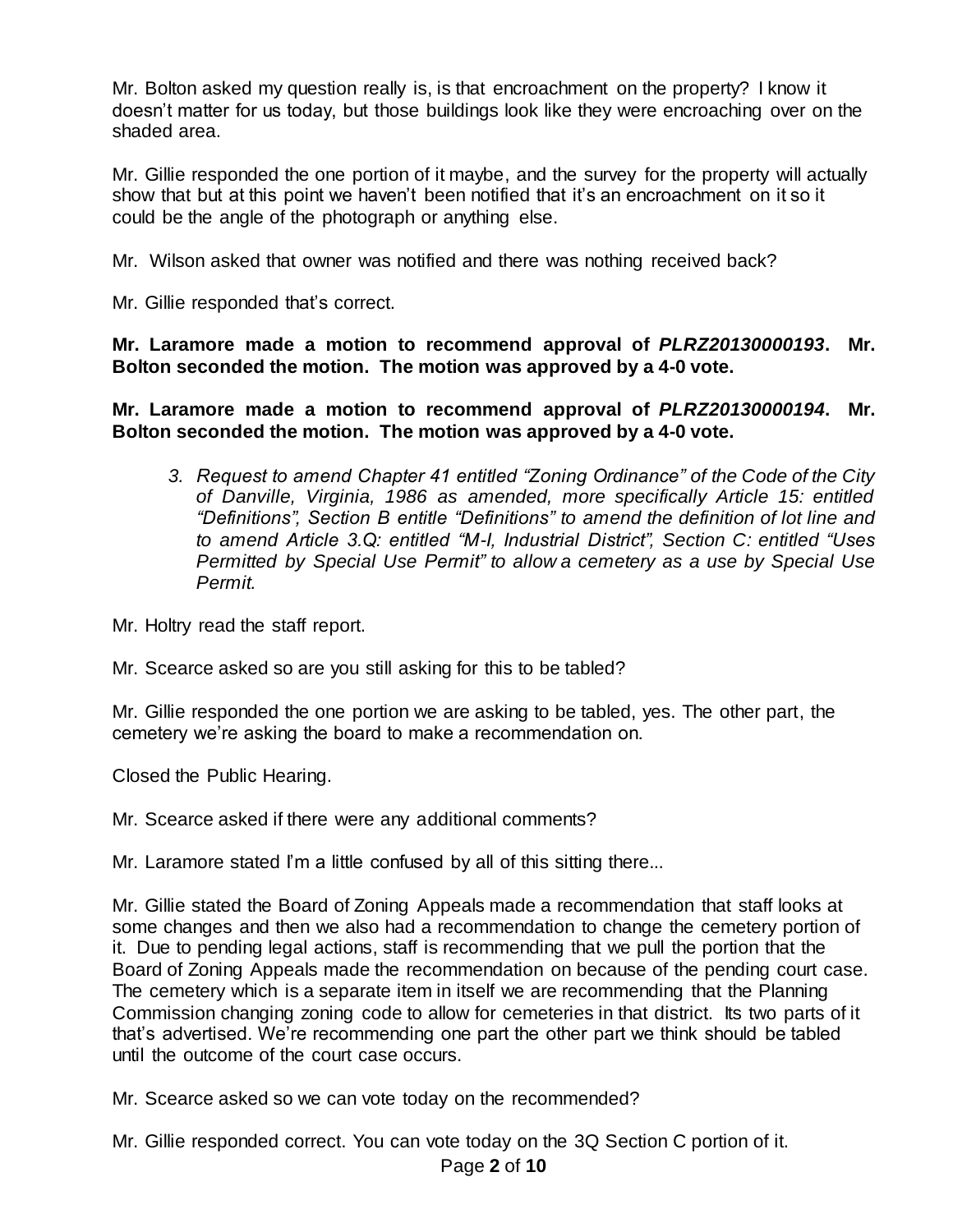Mr. Bolton stated I move then that we table.

Mr. Wilson asked do we have that action? Have we read that one yet?

Mr. Scearce asked this is to make the change here right, and then we got the two cases coming up, right?

Mr. Gillie responded correct.

Mr. Wilson asked those are the ones you're referring to?

Mr. Gillie responded those are the ones we have the cemetery questions will allows cemetery in an industrial district, yes.

Mr. Wilson asked but not the legal issue?

Mr. Gillie responded but not the Zoning Board legal issue. The Board of Zoning Appeals made a recommendation to change the definition of a front yard and how it/s considered but because of the legal action we don't think we should change that definition at the moment until that court case works itself out. The cemetery is completely separate from that, we think that should be recommended for approval at this point.

Mr. Wilson asked so right now the recommendation is just on the cemetery.

Mr. Gillie responded yes, just on article 3Q section C.

Mr. Scearce responded we need a recommendation to add cemetery on the section right now is.

Mr. Bolton responded I guess I'll know that we tabled the first item dealing with the definition of the lot.

Mr. Scearce asked we will need a second vote on the tabling?

Mr. Laramore responded I second the motion.

**Mr. Bolton made a motion to recommend approval of** *amend Chapter 41 entitled "Zoning Ordinance"* **on 3rd Quarter***,* **Mr. Wilson seconded the motion. The motion was approved by a 4-0 vote. Mr. Bolton made a motion on tabling the 3Q Section C item and Mr. Laramore seconded the motion. The motion was approved 4-0 on the tabling 3Q section C item.**

*4. Special Use Permit Application PLSUP20140000196, filed by the Industrial Development Authority of Danville, Virginia requesting a Special Use Permit to establish a cemetery in accordance with Article 3.Q; Section C, Item 34 of the Code of the City of Danville, Virginia, 1986, as amended, on a portion of parcel ID #78170, otherwise known as a portion of Grid 3617, Block 001, Parcel 000001 of the City of Danville, Virginia, Zoning District Map. The applicant is requesting to establish a cemetery on a portion of Parcel ID 78170 that will later be subdivided.*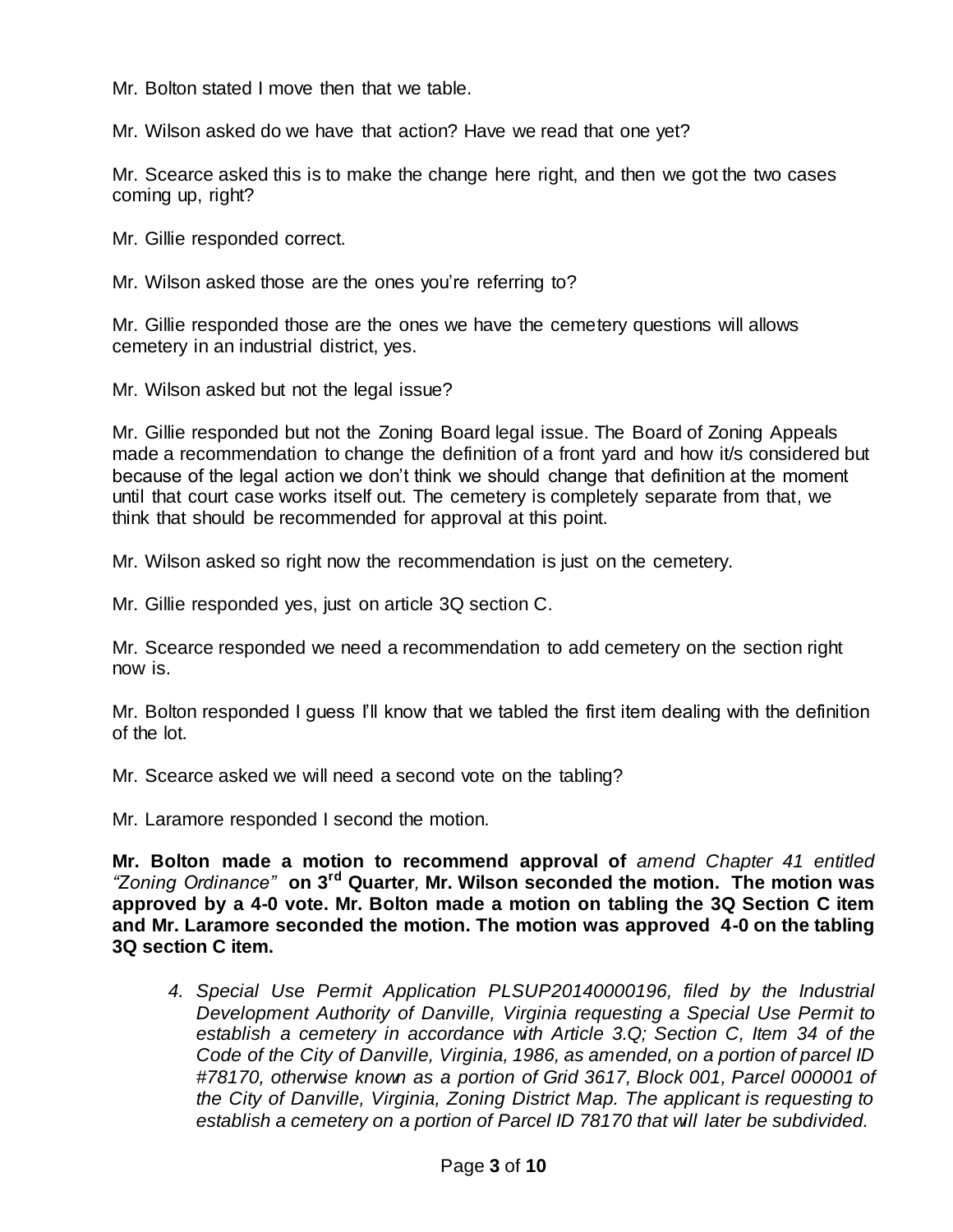*5. Special Use Permit Application PLSUP20140000197, filed by the Industrial Development Authority of Danville, Virginia, requesting a Special Use Permit to grant a waiver to the minimum lot size in accordance with Article 3.Q; Section C, Item 31 of the Code of the City of Danville, Virginia, 1986, as amended, on a portion of parcel ID #78170, otherwise known as a portion of Grid 3617, Block 001, Parcel 000001 of the City of Danville, Virginia, Zoning District Map. The applicant is requesting a waiver to the minimum lot size requirement of 40,000sf in order to subdivide the property.*

Mr. Scearce stated that item numbers four and five will be put through the public hearing together.

Mrs. Burton read the staff report. Seven notices were sent to surrounding property owners within 300 feet of the subject property. Three responses were received, all were unopposed.

Open the Public Hearing

Closed the Public Hearing

**Mr. Laramore made a motion to recommend approval of** *PLSUP20140000196,* **and Mr. Bolton seconded the motion. The motion was approved by a 4-0 vote.** 

**Mr. Laramore made a motion to recommend approval of** *PLSUP20140000197,* **Mr. Wilson seconded the motion. The motion was approved by a 4-0 vote.** 

*6. Rezoning Application PLRZ20130000201, filed by Marshall Construction Co. requesting to amend the Year 2020 Land Use Plan from Community Service to Multi-Family Residential and to rezone from HR-C, Highway Retail Commercial to M-R, Multi-family Residential, on parcel ID #s 72875 and 72876, otherwise known as Grid 0708, Block 002, Parcels 000006 & 000007 respectively of the City of Danville, Virginia, Zoning District Map. The applicant is proposing to rezone to construct patio apartments.* 

Mrs. Burton read the staff report.

Open the Public Hearing.

Mrs. Phyllis Marshall appeared on behalf of Marshall Construction Company.

Mrs. Marshall stated she is here today to ask to please consider our request to build approximately sixteen to eighteen apartments homes on the Mount Cross Road property. As you know we are a property management company business with rentals in the city of Danville as well as Pittsylvania County. My in-laws have been in the business for over 65 years, and we are proud to be locally owned and operated. In the past few years we have noticed a demand for senior housing. We have primarily built apartment homes that are all one level with very few steps. I'll pass this picture around. We built several of these as many of you know out on Franklin Turnpike. We market these rental units to older persons looking to downsize. We have rented to many seniors who are not quite ready for assisted living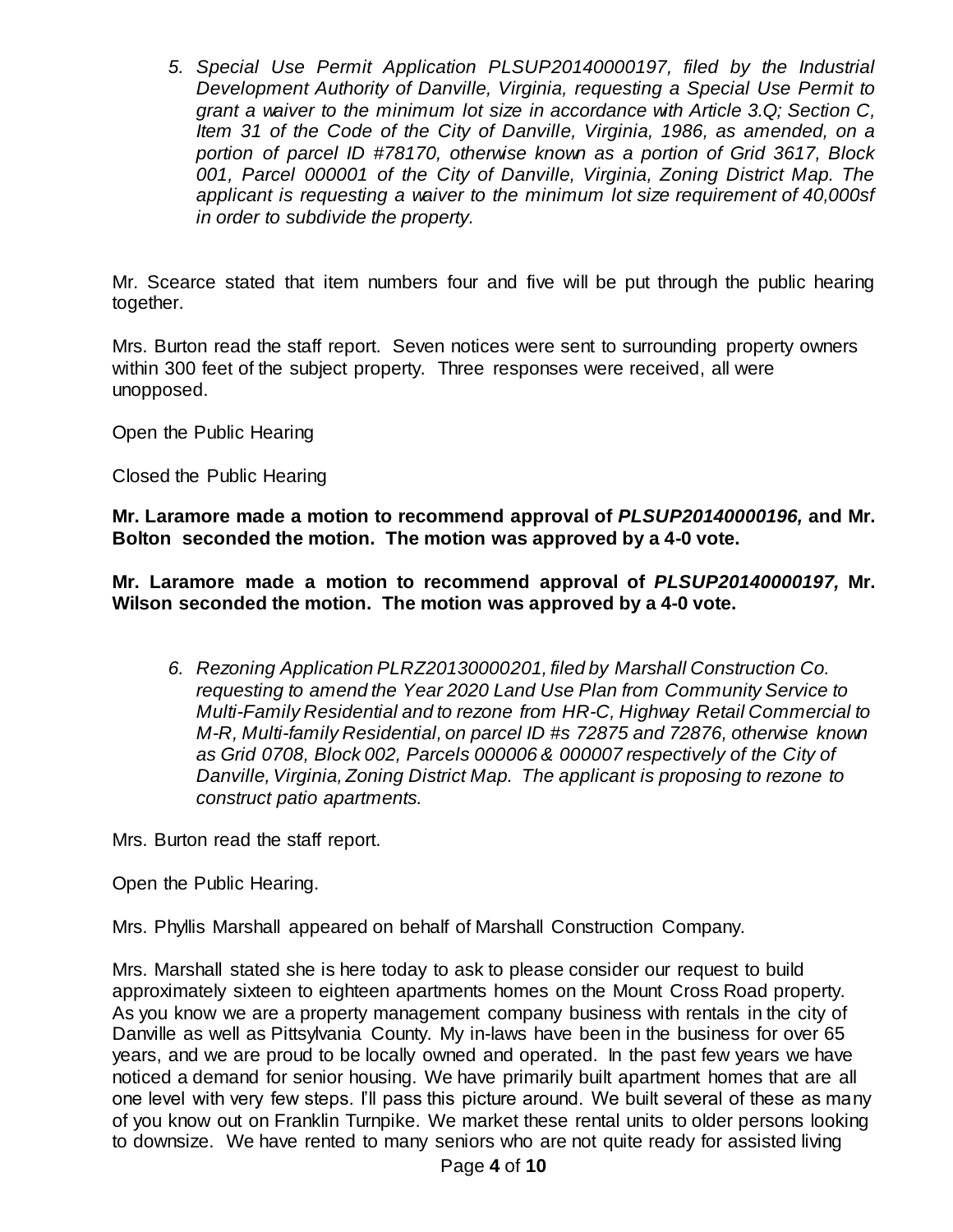and they are happy to keep their independence at our apartment homes. We go the extra mile to take care of their maintenance needs, from changing light bulbs, to replacing filters, to adding hand rails as they need them for use in and out of their homes. Our tenants have varied reason for moving into our apartments. They often want to give up their large costly homes after losing their spouses. They may be tired of keeping up a yard and making repairs to aging homes. It was said that our rental company, in one of the negative comments you got back that apartment dwellers are low income. We control who goes in and out the apartments and we are not government subsides. We also have strict criteria for our rentals. The other comment made was that apartment destroys property values. In our minds we are improving the neighborhood when we make a huge investment in the community by building nice rentals units. We're pretty sure that the City of Danville appreciates the additional tax revenue also. Last year alone in the City of Danville we paid over \$100,000.00 in property taxes. While I'm not able to change the perception of home owners about apartment dwellers, I would like for you all to consider a few comments made by a few of our tenants.

Mrs. Marshall read two letters from their tenants. We thank you for your consideration and if anyone has any questions at this time, I would be glad to answer them for you.

Mr. Bolton In your letter you stated that for senior living, I know you legally specified 55 and older in other words once you say it's 55 and older complex you can't put anybody in there less than 55, except under certain conditions. Are you saying that you're willing to do that, it's definitely 55 and older patio homes or are you just saying enlightenment of senior citizens.

Mrs. Marshall responded we wouldn't designate it as such. We would not. What we are finding when these apartment homes go up, that's primarily our target market. That's who moves under these one level apartments.

Mr. Bolton stated but you're not willing to specifically say 55 and older.

Mrs. Marshall asked would that be a condition of the rezone?

Mr. Bolton responded well my thought is, they're saying its spot zoning and usually in their comments it's like: could be, maybe, might be. It sounds almost definite in this case is spot zoning. You seem more definite in this than previous. So my concern is, if we don't have a community service or it helps the community that it is spot zoning. My point would be if you would designate 55 and older, I think there is a need for 55 and older apartments. Most apartments, if you look, have younger people, I think downtown and those apartments. The younger folks will go in down there, but there is a need for a for 55 and older. Without that I don't see where we would get around spot zoning, but with that I would question if we could or couldn't.

Mr. Gillie responded spot zoning is in effect in the eye of the beholder. The reason staff is recommending denial in this case and we've supported the Marshall's on multiple other projects, is for the city, we feel that this is our next major commercial corridor. Piedmont Drive is one, and Piedmont Drive is almost occupied. Piney Forest Road is almost completely occupied as well. The next spot in working with the county is Mount Cross Road out to Mill Creek, where you have the funneling of traffic from the county to come into the city. We already have the highway retail commercial zoning in place which we feel fits that commercial corridor, so we feel it's setup and then with the road improvements that we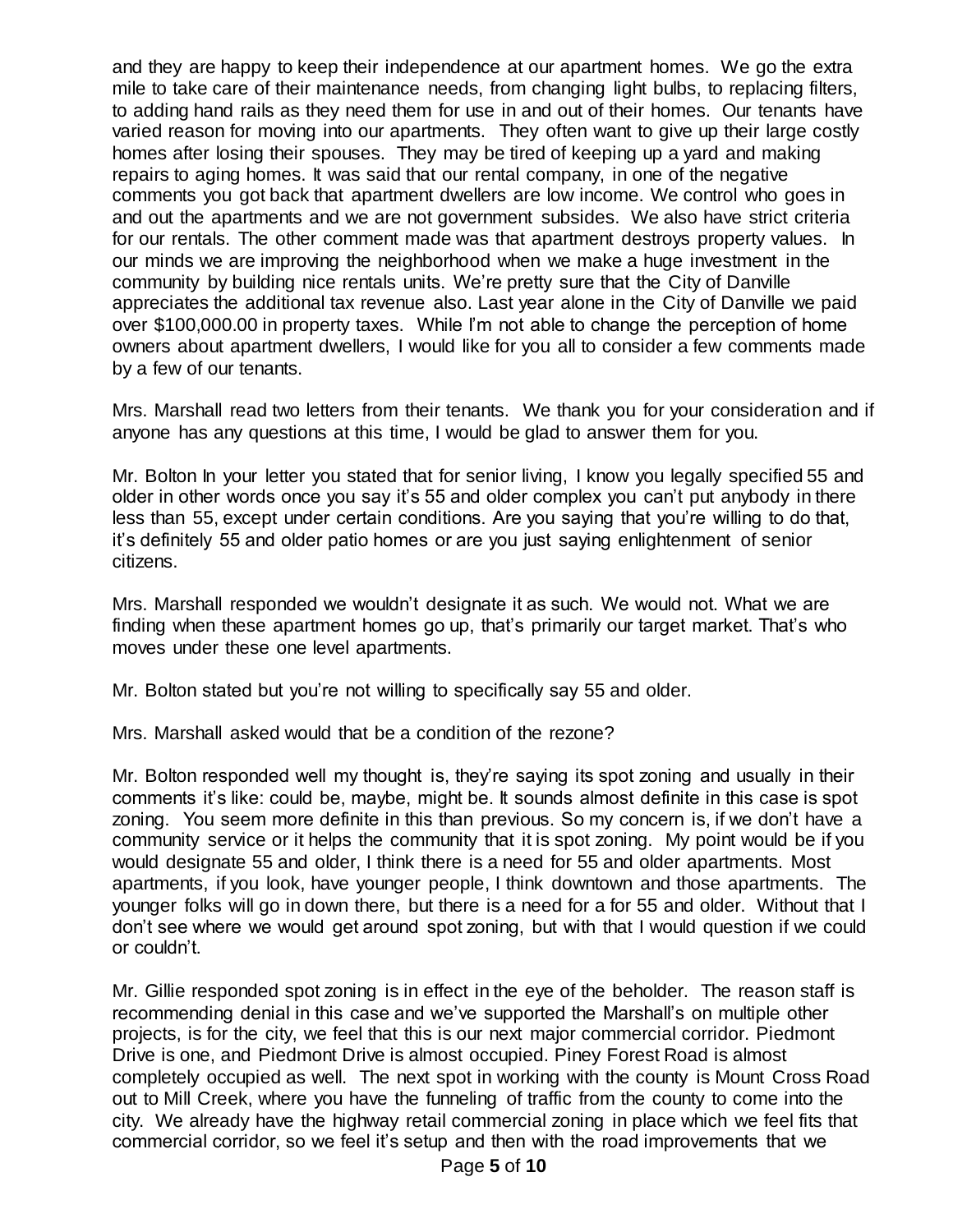would like to eventually see occur, we just feel that apartments aren't necessary appropriate for this area, we already set our land use plan, we've set the zoning. That's why we feel it's spot zoning, nothing against the Marshalls, they do a great job with their apartments and we'd love to see them build some more apartments. Staff just feels that this isn't the right location for them to build those apartments. If planning commission feels otherwise you can make that recommendations up with City Council on what they consider spot zoning or not, it does have to have a benefit for the community. Would providing more senior housing be a benefit? Definitely! We're always in the need for senior housing. We've had multiple projects for senior housing here in the city. Would it change staff's mind on the recommendation? No, we still don't feel that this is an appropriate place for apartments to be built. I would like to work with them on finding them another spot and build those apartments somewhere else. So that's up to you. Does that answer your question?

Mr. Bolton answered it does.

Mr. Wilson asked have you all already had these conversations, so when you came in you were aware that basically the recommendation was going to get denied?

Mrs. Marshal responded to be honest with you no, I was on vacation last week, and got the email this morning that it was considered spot zoning although Renee may have brought it up, she said that would be a possibility that that subject would be brought up of spot zoning. But my question back to Kenny, I'm not trying to put you on the hot seat, within half a mile of this property there are 32 apartments.

Mr. Gillie responded those were built prior to annexation of the City, the ones right beside Wal-Mart. We didn't have the opportunity to plan for those. Those came into the city as they were. At this time would I recommend for additional apartments to be built there, no, no I wouldn't, because we feel that this road again is in the long range plan to be a five lane commercial corridor to catch the traffic from the county into the city and also those from the city out to the county. I just feel that the traffic is going to increase in that area, the numbers are already up, as we see, and residential development is usually not conducive to that amount of traffic, so we feel this area just based on our plans as well as the county's long range plans, I've discussed this with my counterpart in the county who said yes we have commercial designation out to Mill Creek. They're envisioning the same things we are, that this will be a major commercial corridor for both them and us. That's why we don't feel it's appropriate for apartments. I think you got a great piece of property. I think you can build something really nice and commercial on it, and I loved to support you on that. The apartments I don't think it's really appropriate for long term on that site.

Mrs. Marshall responded addressing the traffic issue, if we were to put a spritz center on the property, which we could do with all various businesses that could go on the property. We felt like it would be more traffic with various businesses that could potentially be open 24 hours a day. The other side to that, when you build apartments people want to live in a good location. They want to be close to shopping, doctors, banking and restaurants. So that in our mind is why we felt that would be a good apartment location.

Mr. Wilson asked when you guys decided to do this did the long term managed plan, the commercialization of that corridor, were you all aware of that and planned in accordance with that or did information come since you began this project?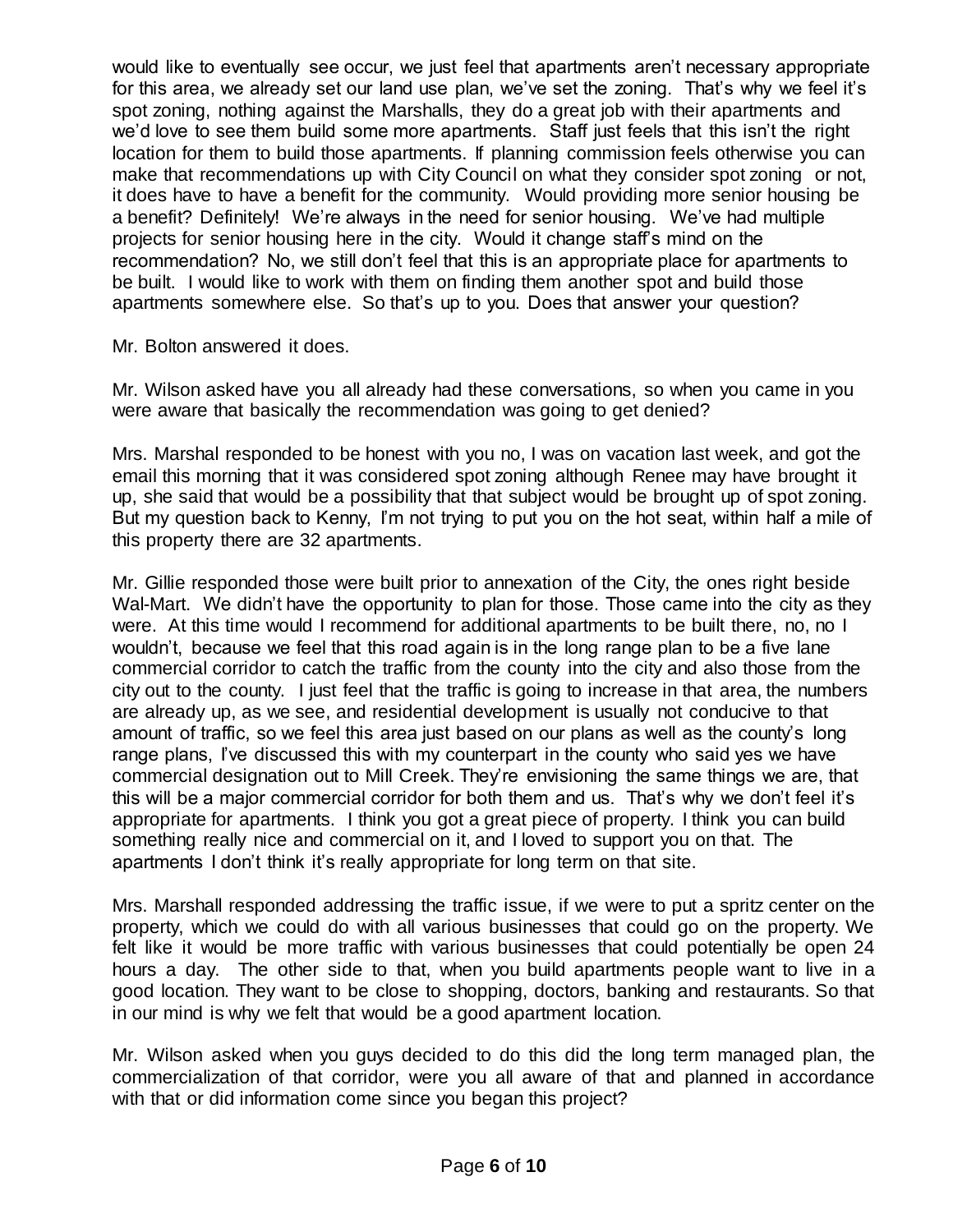Mrs. Marshall responded this kind of came about in the last couple of years, people have requested to be in that particular area. Mr. Marshall has owned the property for about 13 years now, at that time we knew it would be commercial, we were not thinking at that time of purchase of apartments, but because of the demand people wanting to be near Wal-Mart and their doctors we felt like it would be a good property to build apartments on.

Mr. Wilson stated well I have couple of initial issues here, and that is one it still seems like there are outstanding questions that may need to be worked on although I think they've said pretty clearly that placing apartments in that area is something they are not fully seeing as a great idea long term, they have to go through and be developed and its impact and things like that. Also the fact that we don't really have a plot of that area and the placement of the apartments or a picture of that. We have pictures of apartments and floor plan, but we really don't know, we would be ask to vote on something that we really can't imagine how it's going to sit on that property. So for us to override a recommendation of staff without details of this, without actually seeing how it would set on the property is a little bit of a concern to me personally. I want to be supportive of this, nobody knows better than I do about senior housing and you guys will be fantastic property owners. I'm not uncertain about that, but there's a couple of areas here I think we don't actually have, I don't know who is helping provide that plot.

Mrs. Marshall responded we had considered that Mr. Wilson actually we have done that, The County requires it before you go through this process. To actually put that on paper would run about \$10,000 to \$12,000 by the time you pay a surveyor and engineer and it's unfortunate that would be the cost, but we just looked at it that we would try to get the property rezoned without it.

Mr. Bolton asked how big is that lot?

Mrs. Marshall responded I know its 250 ft. wide, probably about 500-600 ft. deep.

Mr. Wilson responded about 1.75 acres

Mr. Bolton asked how much of it widening that road does that take?

Mr. Gillie responded that's a hard question to answer because the design of the road hasn't been done yet, so I'm not sure if it will dead center of the right of way, or if it's going to shift over and then at that point with the angle of the road way, this would only be a guess, and it a guess at the best, I would guess only about 50 ft. of additional right of way, maybe. Then again that's a guess based on absolutely no scientific or engineering work. I'm just from the top of my head trying figure how the lane comes through and everything else and what we would need.

Mr. Bolton asked that would still be 450 ft. How far are you thinking about setting those patio homes back?

Mrs. Marshall responded Mr. Marshall and I have looked at it and we're thinking about 60 - 100 ft. back no more than 100 ft. back.

Mr. Bolton asked so a good distance from the road?

Mrs. Marshall responded yes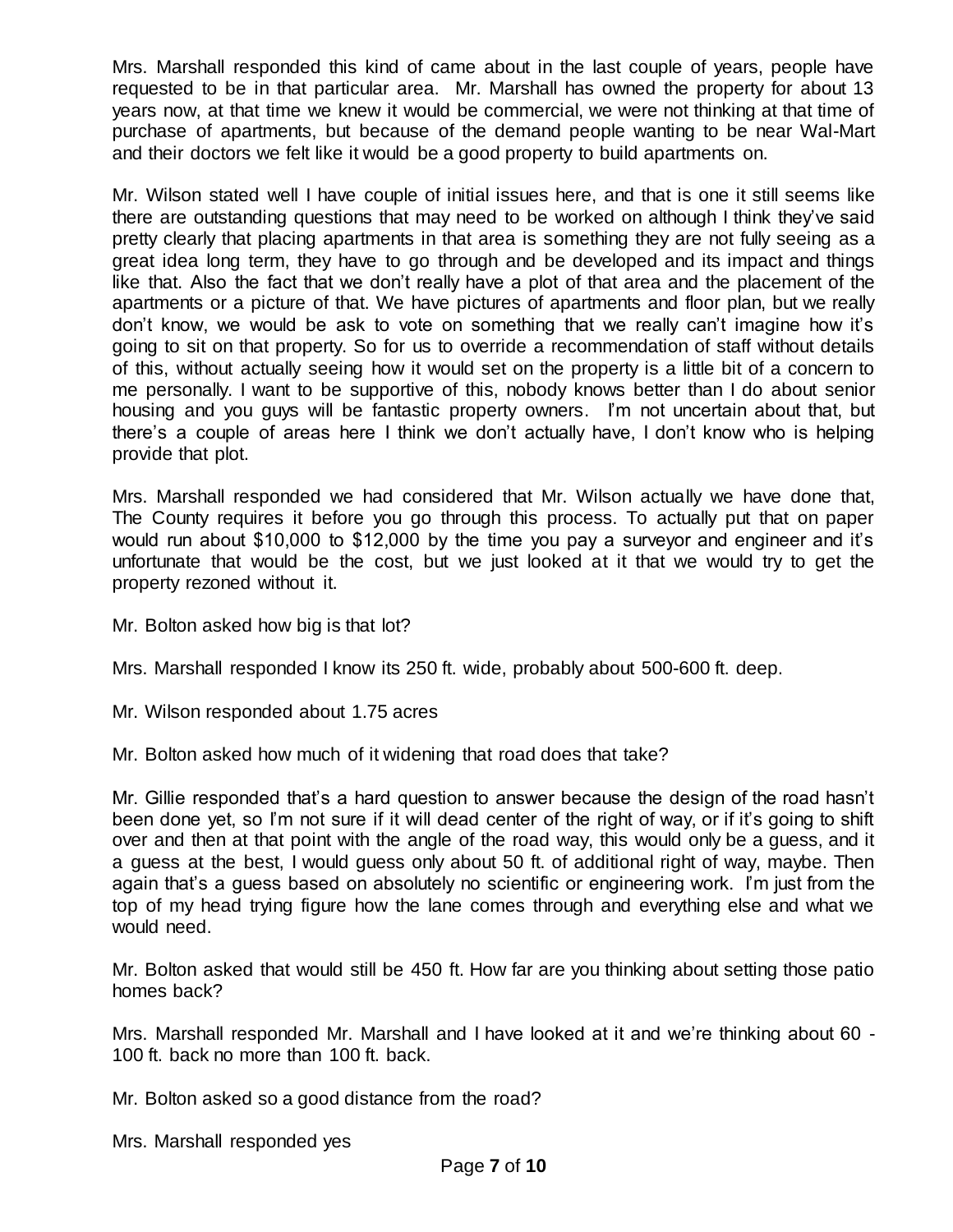Mr. Bolton stated kind of going back to my original question of 55 and older, and I have in mind the traffic issues too that someone else had brought up. With 55 and older you are probably going to have one or two cars max, for those folks 55 and older their children are grown so and you may have one driver maybe two, so that would eliminate some of the concerns some of the neighbors have had with traffic and their concerns with traffic too. So I think in my mind there are some things that might be able to happen if you would promise to 55 and older a definite complex to 55 and older. I still don't know that that would do it because I trust them when they say this is spot zoning but I'd like to find a way, I mean I in larger towns a long area like Riverside Drive and both areas there are apartment complexes, so the commercial and that land doesn't bother me as much as it being just apartments only if you promised 55 and older. It would give me a better sense of calm.

Mr. Wilson stated part of our position is to try to be the citizen's voice in between the difference aspects to this. In often times for us, like citizens might do have the information, so even a rough picture, maybe not engineering drawings but some kind of roughed out idea of where this will sit on the property give us some idea to what that 60 – 100 ft. back as we try to imagine where that would be on the property.

Mrs. Marshall asked when would we offer that up Mr. Wilson, at the next meeting?

Mr. Wilson responded well either we're going to take a vote here and deny this, then it goes to city council.

Mr. Scearce responded even if we deny this it still goes to city council and they can still override that decision they so choose of course they will be pulling the staff recommendation too.

Mrs. Marshall asked can I come back to your next meeting with the site plan, as Mr. Wilson suggested?

Mr. Gillie responded the applicant can request it to be tabled or planning commission can vote that.

Mr. Laramore asked do you have any other properties in the area? Do you have anything else that would serve your purpose and accomplish what the city is trying to do with this ??? keeping it from HRC?

Mrs. Marshall responded we do have additional properties but they actually would be better suited for commercial uses like the strip center, convenience store, gas station or grocery stores.

Mr. Wilson responded we have a recommendation from the staff we have taken that seriously. I personally concerned about when they say there's going to be development along there we don't think the long term is going to be compatible to put an apartment complex. So that leads me to the next thing so if we were to say ok with this having more information on our part something that makes us feel a little more confident that we would be willing to step over that. So it sounds to me like one of those cases that happens once in a while where a little more information, it may turn out the same decision I don't know if it's a risk there, but a little more information a little more work on it to help put us in a better position to think through a request where we actually have a recommendation.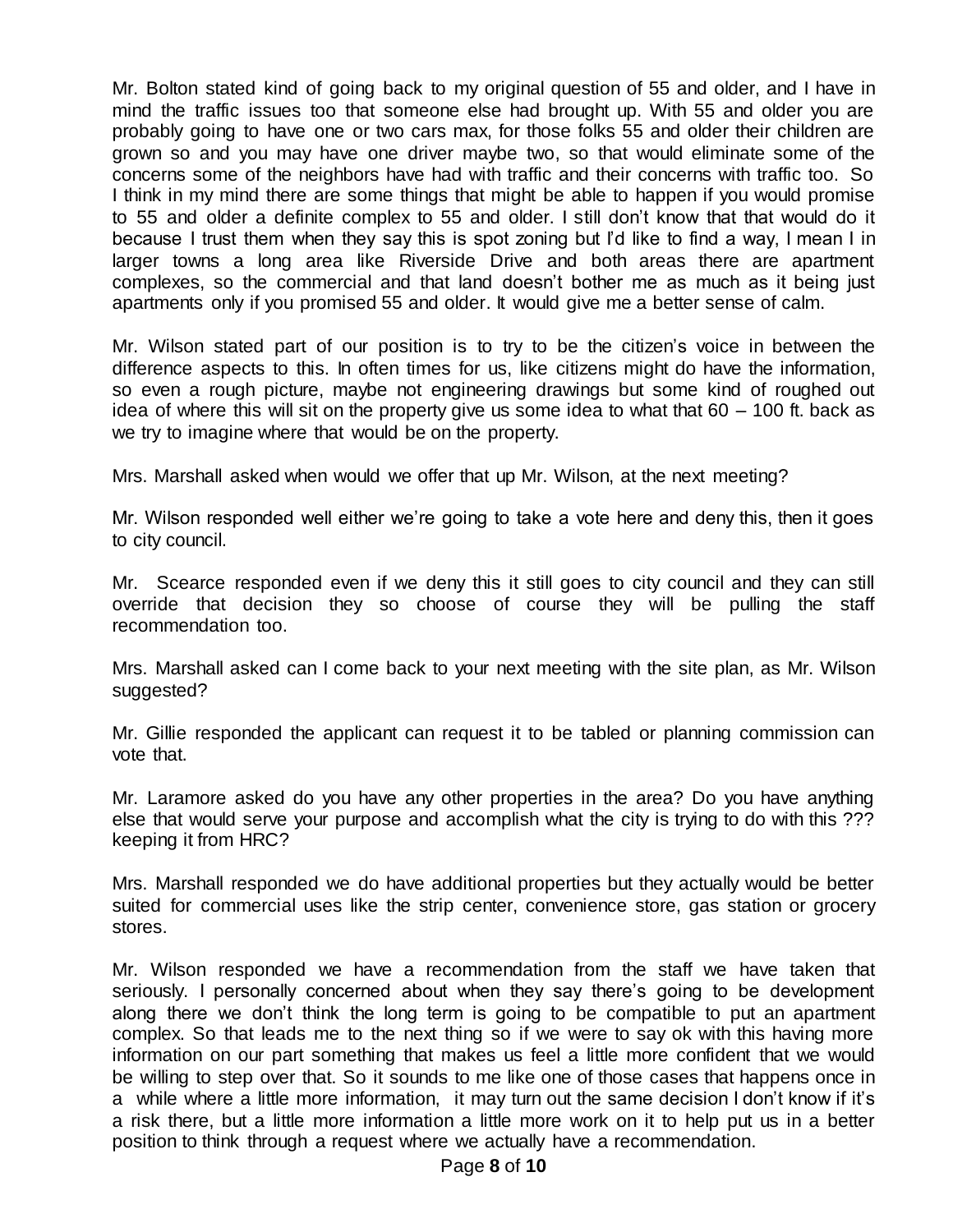## Mrs. Marshall responded certainly

Mr. Bolton asked is it appropriate to ask them if they would rather have a vote today so they can get on the council with it?

Mr. Scearce responded we can vote, but my hands are kind of tied and feel like we almost have to vote no, still goes to city council and they can vote no or yes.

Mrs. Marshall asked or we can table it until your next meeting if we were to change it?

Mr. Scearce responded you can do that but there's still no guarantee.

Mr. Laramore stated I don't know whether changing it to 55 or older makes a big difference from the two major standpoints.

Mr. Scearce asked do you think a 55 and older property with a diagram would soften the position from staff?

Mr. Gillie responded at this point I have nothing, really to go on. You got all the information that I have. A month, will it give us a chance to work any of the details out, I don't. At this point we're think commercial corridor on that area and I never thought I'd say this but the commercial piece strip center may be a better option on that piece of property, but we can work with her on it and see. That gives us a time to go back and look things over. I haven't had a chance to discuss in much detail at all with Mrs. Marshall so possibly that time wouldn't hurt. If you make a recommendation to deny it goes in front of city council and they deny, I'm just concerned that she can't come back for a certain period of time and if we could work anything out it would hold up a lot of things. If it's up to the planning commission and Mrs. Marshall, hold it for a month and give us a chance to see if we can work something out, I don't know, but we can come back and see maybe there are some conditions or something else the concern with the commercial widening of the street other things like that we haven't discussed.

Mr. Scearce stated if you want to ask us to table we will vote for that, and then you will work with staff and at that point you feel like between talking with staff you feel like you have a 50/50 chance with the new information you can bring it back next month and if he just says it's not going to work here you can with draw. Ok?

Mrs. Marshall responded ok, that's what I would like to do.

Mr. Wilson responded I think what he said here is really important here. It's kind of like Jimmy said If we deny its like we almost have our hands tied. then you've got a waiting period and try to resubmit. If the table rest on it work on it for a month then if its gets through you go for it.

Mrs. Marshall responded that's what we would like to do.

Mr. Wilson stated may be no different.

Mrs. Marshall responded we understand, we'll take a chance with them. To mention to you also Kenny a strip center on that property we'd love to build one but their kind of hard to rent